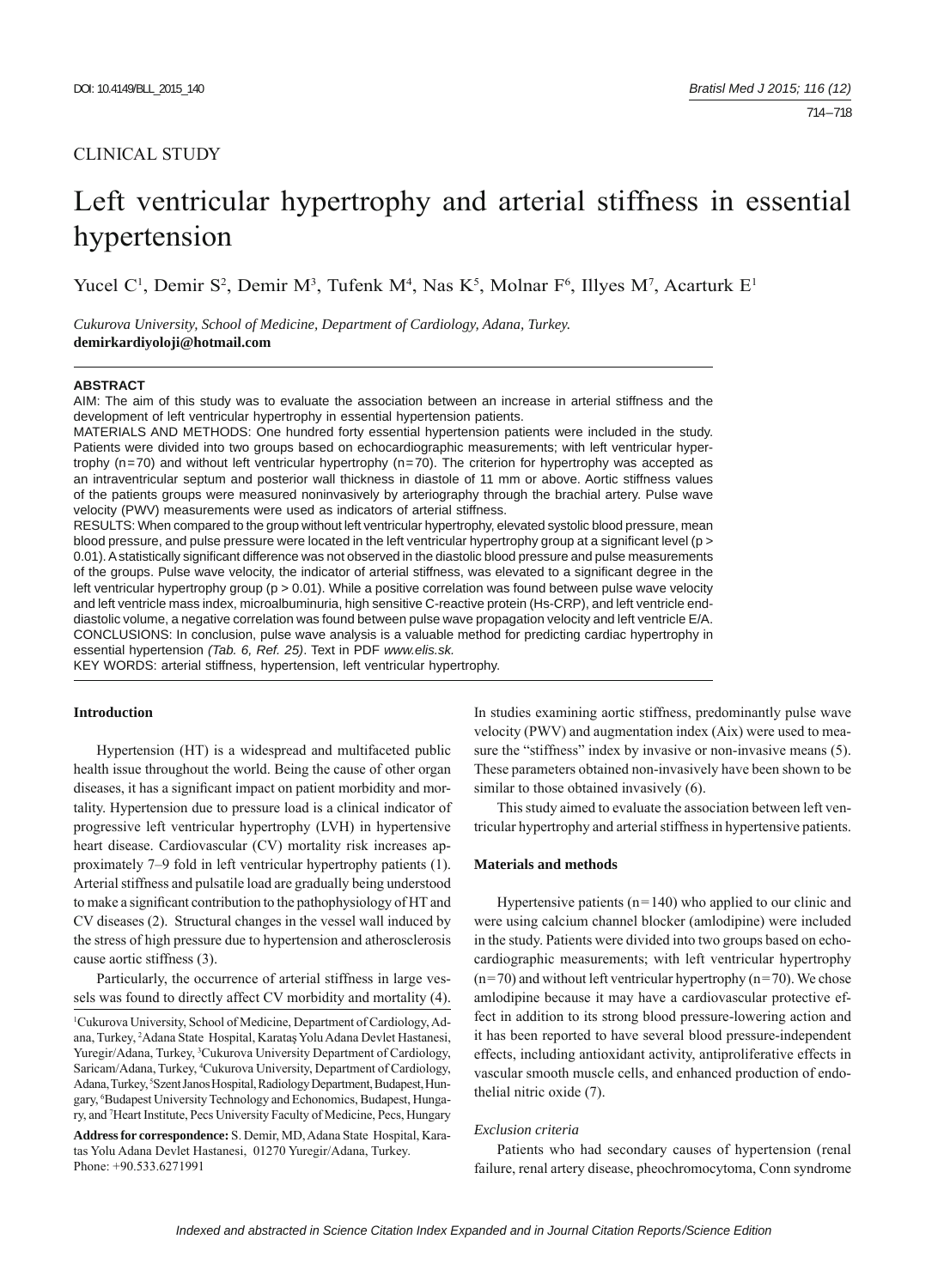etc.) concomitant atrial fibrillation, frequent ventricular extra ectopic beats, hypothyroidism, hyperthyroidism, respiratory diseases (COPD, chronic bronchitis, pulmonary embolism), primary pulmonary hypertension, acute coronary syndrome within the last 2 months, isolated right heart failure, congenital cardiac diseases and advanced valvular disease (mitral stenosis, aorta stenosis and failure), other chronic systemic disorders (diabetes, cirrhosis etc.v.b) were excluded from the trial. For all the patients included in the trial, data on the risk factors such as age, gender, hypertension, smoking, family history of cardiac diseases and the drugs received were recorded.

## *Measurements of blood pressure and heart rate*

Blood pressure was measured with the assistance of a mercury sphygmomanometer. Pulse count was recorded by a oneminute measurement. Hypertension was defined as blood pressure  $≥ 140/90$  mm Hg.

# *High sensitive CRP measerument*

Serum Hs-CRP was analyzed by immunonephelometric method with Beckman Coulter kit in Beckman Immage 800 (Beckman Coulter Inc., CA, USA) nephelometer. Analytical range of serum was HS-CRP 0.02–8.0 mg/dL (0.2–80.0 mg/L) and analytical sensitivity for HS-CRP determination was 0.02 mg/dL (0.2 mg/L).

#### *Microalbuminuria detection*

Microalbuminuria assessments were made at baseline A first morning voided spot urine sample for microalbumin (measured as the urinary albumin-creatinine ratio or UACR) was collected before administration of study treatment.

## *Echocardiography*

All of the echocardiographic studies were performed using an Acuson Sequoia C-256 ultrasound machine. The overall, monodimensional left ventricular measurements and the bidimensional (apical 4- and 2-chamber) views were obtained according to the recommendations of the American Society of Echocardiography (8). All of the tracings were obtained and read by a single observer blinded to the clinical characteristics of the patients under observation. The presence of LVH was defined as left ventricular mass index (LVMI) > 49.2 g/m<sup>2</sup>.7 in men and > 46.7 g/m<sup>2</sup>.7 in women.

## *Arterial stiffness measurement*

The Arteriograph cuff was applied on the left arm for measurement of blood pressure (BP), pulse wave propagation velocity (PWV) with the computerized portable device, Arteriograph (TensioMed Ltd.). It initially measures the BP in the upper arm oscillometrically and afterwards records a cuff pressure over the brachial artery that is 35 mm Hg in excess of the systolic blood pressure (SBP) measured. The pressure fluctuations in the brachial artery are detected by the cuff. They are passed on to the computer and recorded and analyzed as pulse waves. The difference in time between the beginning of the first wave and the beginning of the second (reflected wave) is related to the measured distance from the jugulum to the symphysis, resulting in the PWV in m/s. The

software of Arteriograph decomposes the early, late systolic and diastolic waves and also determines the onset and peaks of the waves. For PWV analysis, the onsets of the waves are determined by using first and second derivatives. To intensify the signal and thus attain better differentiation of the initial wave from the reflective wave, the Arteriograph only records and analyses the pulse waves when supra-SBP of 35 mmHg has been attained.

#### *Statistical methods*

All analyses were performed with SPSS 16.1 statistical software package. Continuous variables in the group data are shown as mean  $\pm$  standard deviation (avg  $\pm$  SD). Categorical variables are given as numbers and percentages. In the paired comparison of the groups, t-test was applied as parametric tests of independent samples. Mann-Whitney U and Kruskall-Wallis tests were applied as non-parametric tests. The Chi-square test was used in the comparison of categorical variables. Parametric or non-parametric (Pearson and Spearman) correlation analysis was performed in the investigation of associations among continuous variables. Statistical significance was accepted as  $p < 0.05$ .

# **Results**

Observing patient demographic characteristics, a larger percentage of females (67 %) was found in the LVH  $(-)$  group (p 0.001). 36 % of the LVH $(+)$  group were females. A statistically significant difference did not exist between the groups with respect to age, smoking, BMI and HT time period (Tab. 1).

In the LVH  $(+)$  group urea, creatinine, hs-CRP, and microalbumin levels were found to be high; while serum sodium, throm-

|  |  |  |  |  |  |  | Tab. 1. The comparison of group demographic characteristics. |
|--|--|--|--|--|--|--|--------------------------------------------------------------|
|--|--|--|--|--|--|--|--------------------------------------------------------------|

| Characteristics of patients   | $LVH(-)n=70$     | $LVH(+)$ n=70    | p     |
|-------------------------------|------------------|------------------|-------|
| Age (years)                   | $55.9 \pm 11.55$ | $56.4 \pm 10.37$ | 0.845 |
| Smoker $(n, \frac{9}{6})$     | 34(48.5)         | 32(45.7)         | 0.443 |
| Body mass index $(kg/m2)$     | $30.17 \pm 4.89$ | $30.93 \pm 5.33$ | 0.762 |
| Hypertension duration (years) | $4.8 \pm 0.88$   | $5.01 \pm 0.92$  | 0.887 |

#### **Tab. 2. The comparison of group laboratory results.**

| Laboratory results          | $LVH(-)$ n=70    | $LVH(+)$ n=70   | р      |
|-----------------------------|------------------|-----------------|--------|
| Hemoglobin $(\text{gr/dL})$ | $13.2 \pm 1.2$   | $13.3 \pm 1.4$  | 0.121  |
| Glucose $(mg/dL)$           | $92.3 \pm 16.1$  | $92.5 \pm 17.8$ | 0.812  |
| Creatinine $(mg/dL)$        | $0.74 \pm 0.15$  | $0.97\pm0.16$   | 0.041  |
| Sodium (mmol/L)             | $144.3 \pm 2.6$  | $141.9 \pm 3.6$ | 0.048  |
| hs-CRP $(mg/dL)$            | $0.45 \pm 0.14$  | $2.1 \pm 0.53$  | 0.001  |
| e-GFR                       | $105.7 \pm 28.8$ | $86.8 \pm 20.5$ | 0.023  |
| Microalbuminuria (mg/l)     | $115.7 \pm 58.9$ | 189.6±122.7     | < 0.05 |

hs-CRP – High-sensitivity C-reactive protein, e-GFR – Estimated glomerular filtration rate

|  |  |  |  |  |  | Tab. 3. The comparison of group blood pressure and pulse values. |  |  |
|--|--|--|--|--|--|------------------------------------------------------------------|--|--|
|--|--|--|--|--|--|------------------------------------------------------------------|--|--|

| Blood pressure and pulse results | $LVH(-)$ n=70       | $LVH(+)$ n=70      | D     |
|----------------------------------|---------------------|--------------------|-------|
| Systolic blood pressure (mmHg)   | $148.5 \pm 13.6661$ | $145.4 \pm 16.0$   | 0.215 |
| Diastolic blood pressure (mmHg)  | $85.5 \pm 12.1$     | $86.8 \pm 10.4$    | 0.433 |
| Mean $BP$ (mmHg)                 | $103.2 \pm 11.4$    | $105.6 \pm 15.433$ | 0.036 |
| Pulse Pressure (mmHg)            | 53.8 $\pm$ 9.4      | $58.3 \pm 10.5$    | 0.002 |
| Heart Rate (beats/minute)        | $75.4 \pm 10.2$     | $75.7 \pm 10.7$    | 0.305 |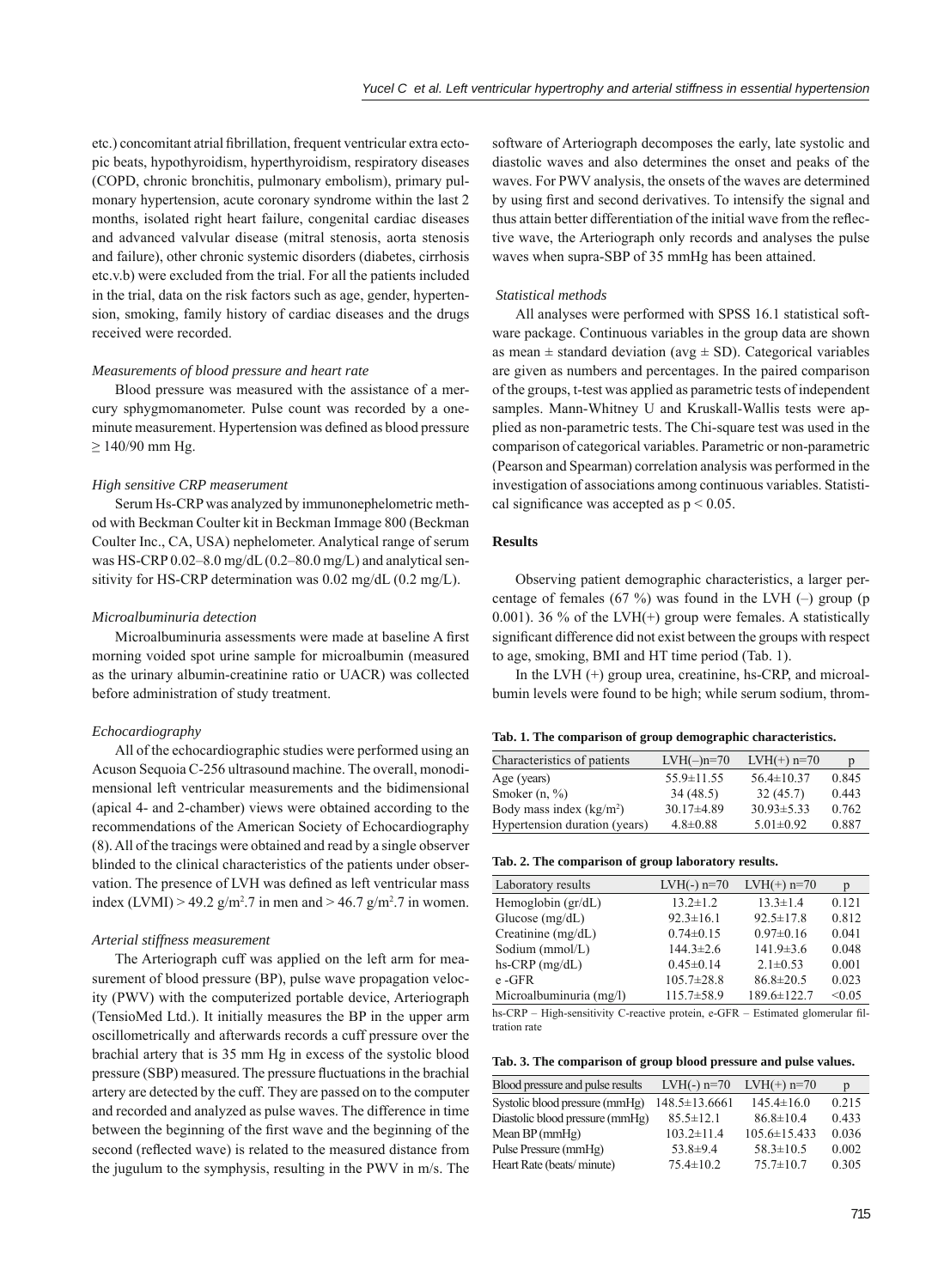714 – 718

**Tab. 4. The comparison of group echocardiographic characeristics.**

| Echocardiographic Results          | $LVH(-)$ n=70    | $LVH(+)$ n=70    | p     |
|------------------------------------|------------------|------------------|-------|
| IVS diastolic thickness (mm)       | $9.5 \pm 0.5$    | $12.6 \pm 1.1$   | 0.001 |
| PW diastolic thickness (mm)        | $9.1 \pm 0.7$    | $11.7 \pm 0.7$   | 0.001 |
| LV end-diastolic dimension (mm)    | $45.0 \pm 3.2$   | $47.1 \pm 3.8$   | 0.006 |
| LV end-systolic dimension (mm)     | $28.8 \pm 3.1$   | $31.0\pm3.3$     | 0.024 |
| LV mass index $(g/m^2)$ (LVMI)     | $103.9 \pm 17.3$ | $148.6 \pm 23.9$ | 0.001 |
| LV ejection fraction $(\%)$        | $64.5 \pm 2.8$   | $62.2 \pm 3.5$   | 0.017 |
| LA end-diastolic dimension (mm)    | $34.6 \pm 2.2$   | $40.1 \pm 2.2$   | 0.001 |
| LA end-diastolic volume            | $29.4 \pm 3.6$   | $53.7 \pm 12.4$  | 0.001 |
| Aortic end-systolic dimension (mm) | $30.9 \pm 2.2$   | $33.4 \pm 3.3$   | 0.001 |
| $E \left( \text{cm/s} \right)$     | $73.7 \pm 14.4$  | $64.9 \pm 18.4$  | 0.002 |
| $A$ (cm/s)                         | $62.8 \pm 15.1$  | $73.8 \pm 18.1$  | 0.001 |
| DТ                                 | $207.9 \pm 39.1$ | $258.9 \pm 69.1$ | 0.001 |
| <b>IVRT</b>                        | $106.4 \pm 14.1$ | $138.9 \pm 19.6$ | 0.001 |
| E/A                                | $1.17 \pm 0.2$   | $0.86 \pm 0.24$  | 0.001 |
|                                    |                  |                  |       |

IVRT – Isovolumic relaxation time, LA – Left atrium, DT – Deceleration time, IVS – Interventricular septum, PW – Posterior wall, LV – Left ventricular

bocyte, and e-GFR values were low. Additional patient laboratory results are summarized in Table 2.

Significantly high systolic pressure, mean blood pressure, and pulse pressure were found in the left ventricular hypertrophy group. A statistically significant difference between the groups in diastolic blood pressure and pulse was not observed (Tab. 3).

In the echocardiographic examination interventricular septum, posterior wall, left ventricular dimensions, left ventricular mass index, and left atrium diameter and volume were larger to a significant degree in the LVH $(+)$  group. Left ventricular ejection fraction was found to be low. Mitral flow PW (pulsed wave) was assessed by Doppler. Upon investigation of echocardiographic results, deceleration time, A, and IVRT of the LVH(+) group were greater to a significant degree; while E/A ratios and E were smaller (Tab. 4).

Arterial stiffness, indicated with PWV values, was higher at a statistically significant level in the group with left ventricular hypertrophy compared to the group without left ventricular hypertrophy (Tab. 5).

Positive correlations were found between PWV and left ventricular mass index, left atrium end-diastolic volume, hs-CRP, and microalbuminuria. A negative correlation was found between PWV and e-GFR, and the E/A ratio (Tab. 6).

## **Discussion**

The primary finding of this study was the identification of an assocation between increased arterial stiffness, measured with PWV, and target organ damage. There is a growing understanding of the substantial contribution of arterial stiffness and pulsatile load on cardiovascular patients, HT, and heart failure pathophysiology (3). It was shown that increased conduit vessel stiffness results in elevated pulse wave velocity, and the wave's reflection in systole rather than diastole. While waves are reflected back in systole, forward waves are weakened and forward directed flow and pulse volume are reduced. The additional load placed on the fragile left ventricle triggers decompensation and arrhythmia (8– 10). Furthermore, it has been demonstrated in animal models that the drift of retroreflective waves from diastole to systole causes ischemia in the presence or absence of epicardial stenosis (11).

**Tab. 5. The comparison of the arterial stiffness marker PWV in the groups.**

|                            |                | LVH $(-)$ n=70 LVH $(+)$ n=70 p |  |
|----------------------------|----------------|---------------------------------|--|
| Pulse wave velocity (m/sn) | $10.4 \pm 1.2$ | $13.3 \pm 1.5$ 0.001            |  |

**Tab. 6. The echocardiographic and laboratory parameters and assocations with PWV.**

|          | D      |
|----------|--------|
| 0.745    | 0.001  |
| 0.794    | 0.001  |
| $-0.454$ | < 0.05 |
| 0.813    | 0.001  |
| 0.723    | < 0.05 |
|          |        |

LV – Left ventricular, e-GFR – Glomerular fi ltration rate, hs-CRP – High-sensitivity C-reactive protein, LA – Left atrium, PWV – Pulse wave velocity

Increased systolic blood pressure from arterial stiffness raises left ventricular afterload, which in turn raises myocardial workload and reduces diastolic blood pressure, thus impairing coronary perfusion and ultimately leading to subendocardial ischemia and fibrosis. A strong association has been demonstrated between increased arterial stiffness and target organ damage. Moreover, increased pulse wave velocity has been shown to be closely linked to CV mortality (11, 12). In systemic arterial hypertension, myocyte hypertrophy is induced by elevated afterload and activated neurohormonal mechanisms. Cardiac fibrosis ensues in intramyocardial coronary arteries as a result of medial hypertrophy and collagen deposition. These modifications lead to left ventricular hypertrophy. Left ventricular hypertrophy is an independent predictor of morbidity and mortality in hypertensive patients. It predisposes patients to congestive heart failure, ischemic stroke, atrial fibrillation, ventricular tachycardia, and embolic stroke (13, 14). A study by Giovanna Leoncini et al. found a significant positive assocation between elevated arterial stiffness and left ventricular mass index (13). An assocation was identified by Nitta et al between left ventricular hypertrophy, elevated arterial stiffness, and vascular calcification in hemodialysis patients (15). A statistically significant increase in PWV and Aix was confirmed in the left ventricular hypertrophy hypertensive group compared to the group without left ventricular hypertrophy. In a Framingham study a significant association was identified between left ventricular hypertrophy and systolic hypertension (16). In our study, systolic and mean blood pressure, as well as pulse pressure were found to be higher at a significant level in the group with developing LVH and elevated left ventricular mass index. However, a difference between the groups in diastolic blood pressure was not observed. Left venricular systolic and diastolic malfunction in heart failure are important factors in lifespan. Diastolic function is thought to be more greatly impaired in patients with left ventricular hypertrophy (17). Compared to the hypertension group without hypertrophy, the diastolic dysfunction indicator in the left ventricular hypertrophy group was associated with multiple echocardiographic parameters at a statistically significant level. In the LVH  $(+)$  group PWV, left ventricular mass index, and left atrium end-diastolic volume were positively associated. On the other hand, PWV was negatively associated with the E/A ratio.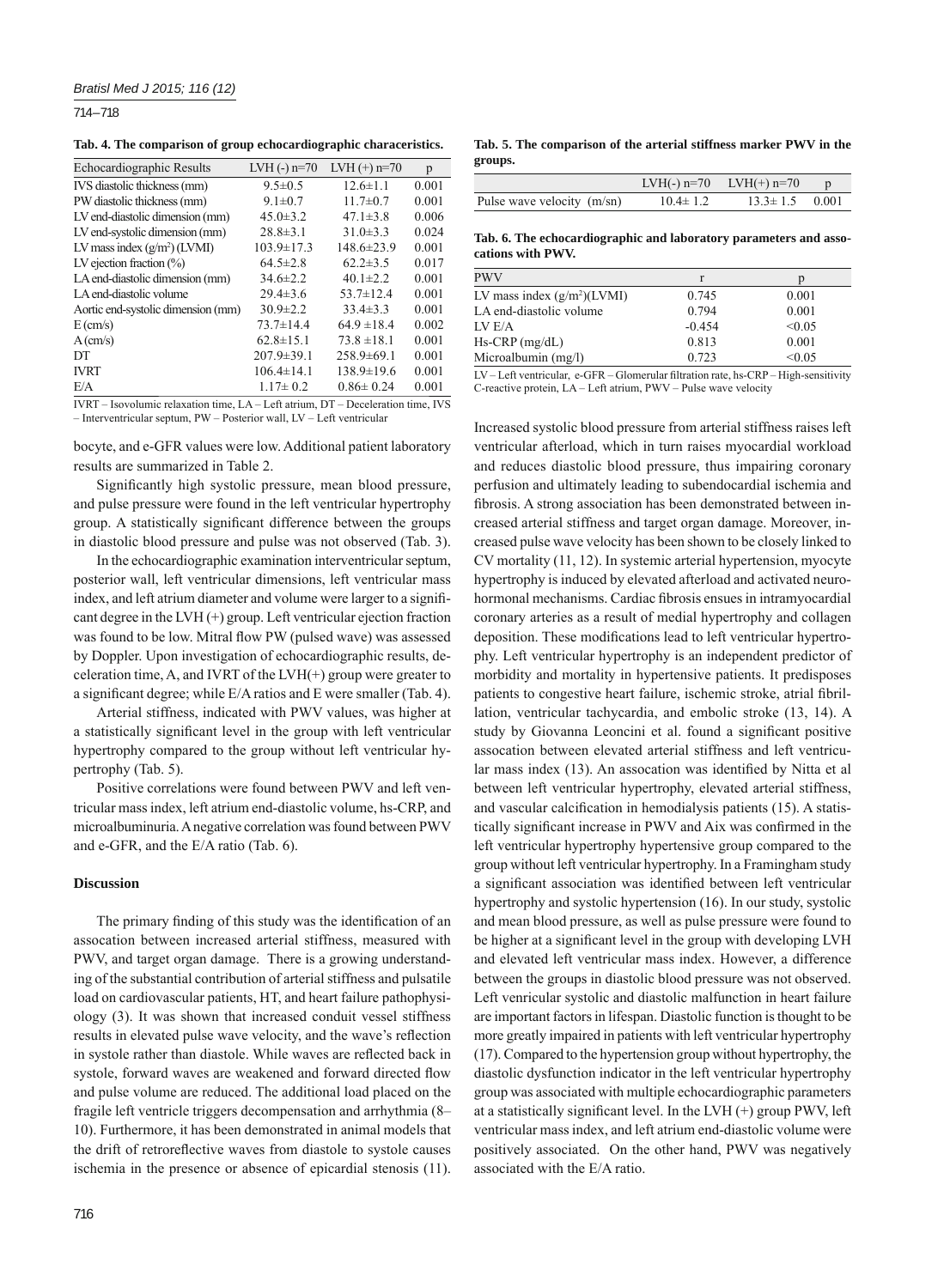Being associated with many metabolic and non-metabolic risk factors, microalbuminuria is a common microvascular damage indicator independent of other risk factors in patients with essential HT, and is estimated as the primary determinant of CV mortality. Pontremoli et al. reported in a study of 787 patients with essential HT that the association between the incidence of microalbuminuria and the development of CV disease could indicate urinary albumin excretion as a reliable marker in the diagnosis of CV (16). In a study of 205 essential HT patients, Tsai et al. found that arterial stiffness was greater to a statistically significant degree in the group with LVH and proteinuria (19). Consequently, measurement of urinary albumin excretion is critical for hypertensive patients (20). In the Cerasola et al. study, it was found that patients with microalbuminuria had a higher blood presure and peripheral PWV in 24 hours. In our study microal buminuria was high in the  $LVH(+)$ group, and was postively correlated with PWV.

Regardless of the presence of other risk factors, high hs-CRP values are independently accompanied by increased risk of CV event (21–22). Kampus et al found that with Aix increase, hs-CRP, and leukocyte count were positively associated (23). Rotterdam identified a strong association between hs-CRP and carotid-femoral PWV (24). When Kim et al. separated patients into three groups according to hs-CRP values a positive correlation between hs-CRP and PWV was determined (26). Hs-CRP's link to vessel stiffness was independent of age, SBP, sex, pulse, glucose values, lipid parameters, and HT patient medication use. Consequently, hs-CRP could be considered a practical marker in the assessment of arterial stiffness and in the follow-up treatment of hypertensive patients (25). In our study as well, the hs-CRP level was high in patients with LVH, and a significant correlation between PWV and hs-CRP level was identified.

### **Conclusion**

In our study, target organ damage was determined in left ventricular hypertrophy patients with elevated arterial stiffness. In conclusion, pulse wave analysis is a valuable method in predicting cardiac hypertrophy in essential hypertension. Arterial stiffness should be taken into account when planning therapeutic strategies for prevention of left ventricular hypertrophy in hypertensive patients.

## **Limitations**

One hundred forty patients were included in our study. Therefore, studies with larger sample sizes are needed. This is a crosssectional study. Longitunal studies are need to determine the relation between PWV and left ventricular hypertrophy.

# **References**

**1. Kawaguchi M, Hay I, Fetics B.** Combined ventricular systolic and arterial stiffening in patients with heart failure and preserved ejection fraction: implications for systolic and diastolic reserve limitations. Circulation 2003; 107: 714–720.

**2. Kawaguchi M, Hay I, Fetics B, Kass DA.** Combined ventricular systolic and arterial stiffening in patients with heart failure and preserved ejection fraction: implications for systolic and diastolic reserve limitations. Circulation 2003; 107: 714–720.

**3. O'Rourke MF, Staessen JA, Vlachopoulos C, Duprez D, Plante GE.** Clinical applications of arterial stiffness; definitions and reference. Intern J Epidemiol 2004; 33: 161–162.

**4. Devereux RB, Alderman MH.** Role of preclinical cardiovascular disease in the evolution from risk factor exposure to development of morbid events. Circulation 1993; 88: 1444–1455.

5. Iketani T, Iketani Y, Takazawa K, Yamashina A. The influence of the peripheral reflection wave on left ventricular hipertrophy in patients with essential hypertension. Hypertens Res 2000; 23: 451–458.

**6. Tsai WC, Lin CC, Huang YY, Chen JY, Chen JH.** Association of increased arterial stiffness and inflammation with proteinuria and left ventricular hypertrophy in non-diabetic hypertensive patients. Blood Pressure 2007; 16: 270–275.

**7. Ding Y, Vaziri ND.** Nifedipine and diltiazem but not verapamil upregulate endothelial nitricoxide synthase expression.] Pharmacol Exp Ther 2000; 292: 606–609.

**8. Cheitlin MD, Armstrong WF, Aurigemma GP, Beller GA, Bierman FZ, Davis JL, Douglas PS, Faxon DP, Gillam LD, Kimball TR, Kussmaul WG, Pearlman AS, Philbrick JT, Rakowski H, Thys DM, Antman EM, Smith SC Jr, Alpert JS, Gregoratos G, Anderson JL, Hiratzka LF, Faxon DP, Hunt SA, Fuster V, Jacobs AK, Gibbons RJ, Russell RO;** ACC; AHA; ASE. ACC/AHA/ASE 2003 Guideline Update for the Clinical Application of Echocardiography: summary article. A report of the American College of Cardiology/American Heart Association Task Force on Practice Guidelines (ACC/AHA/ASE Committee to Update the 1997 Guidelines for the Clinical Application of Echocardiography). J Am Soc Echocardiog 2003; 16 (10): 1091–1110.

**9. Westerhof N, O'Rourke MF.** Haemodynamic basis for the development of left ventricular failure in systolic hypertension and for its logical therapy. J Hypertens 1995; 13: 943–952.

**10. Arnold JM, Marchiori GE, Imrie JR, Burton GL, Pfl ugfelder PW, Kostuk WJ.** Large artery function in patients with chronic heart failure. Studies of brachial artery diameter and hemodynamics. Circulation1991; 84: 2418–2425.

**11. Meaume S, Benetos A, Henry OF, Rudnichi A, Safar ME.** Aortic pulse wave velocity predicts cardiovascular mortality in subjects 70 years of age. Arterioscler Thromb Vasc Biol 2001: 21: 2046–2050.

**12. Mitchell GF, Parise H, Benjamin EJ, Larson MG, Keyes MJ, Vita**  JA, Vasan RS, Levy D. Changes in arterial stiffness and wave reflection with advancing age in healthy men and women: the Framingham Heart Study. Hypertension 2004; 43: 1239–1245.

**13. Giovanna L, Elena R, Francesca V, Valentina V, Angelica P, Valeria F, Novella C, Cinzia T, Giacom D, Roberto P.** Increased Ambulatory Arterial Stiffness Index Is Associated With Target Organ Damage in Primary Hypertension. Hypertension.2006; 48: 397–403.

**14. Aronson D, Burger AJ.** Relation between pulse pressure and survival in patients with decompensated heart failure. Am J Cardiol 2004; 15: 93: 785–788.

**15. Nitta K, Akiba T, Uchida K, Otsubo S, Otsubo Y, Takei T, Ogawa T, Yumura W, Kabaya T, Nihei H.** Left ventricular hypertrophy is associated with arterial stiffness and vascular calcification in hemodialysis patients. Hypertens Res 2004; 27: 47–52.